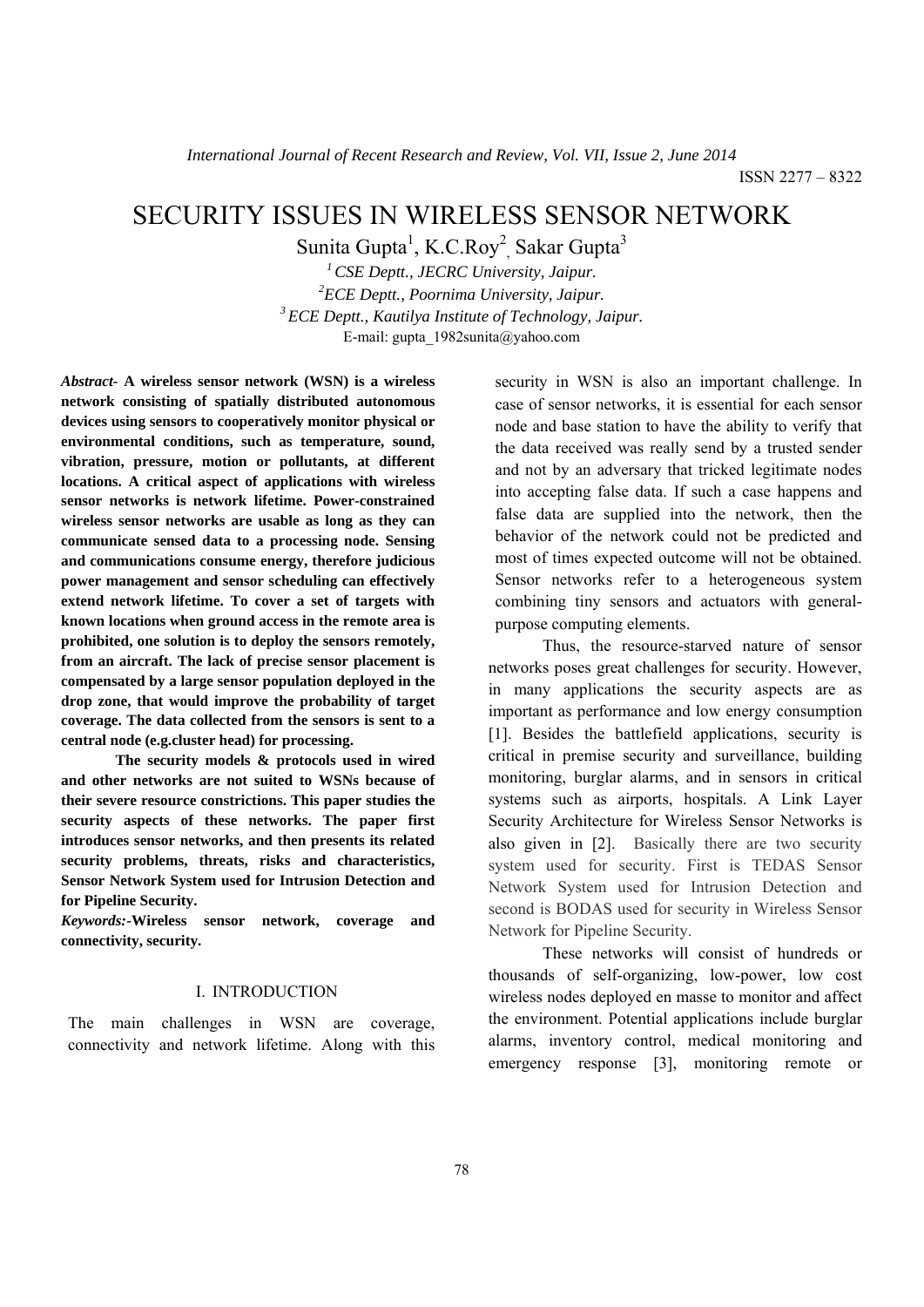inhospitable habitats [4,5], target tracking in battlefields [6], disaster relief networks, early fire detection in forests, and environmental monitoring. Sensor networks are typically characterized by limited power supplies, low bandwidth, small memory sizes and limited energy. This leads to a very demanding environment to provide security. Public-key cryptography is too expensive to be usable, and even fast symmetric-key ciphers must be used sparingly. Communication bandwidth is extremely dear: each bit transmitted consumes about as much power as executing 800–1000 instructions [7], and as a consequence, any message expansion caused by security mechanisms comes at significant cost. In [8], the authors point out that it seems unlikely that Moore's law will help in the foreseeable future. Because one of the most important factors determining the value of a sensor network comes from how many sensors can be deployed, it seems likely there will be strong pressure to develop ever-cheaper sensor nodes. In other words, we expect that users will want to ride the Moore's law curve down towards ever-cheaper systems at a fixed performance point, rather than holding price constant and improving performance over time.

# II. SECURITY ISSUES AND GOALS

Sensor networks are used in a number of domains that handle sensitive information. Due to this, there are many considerations that should be investigated and are related with protecting sensitive information traveling between nodes (which are either sensor nodes or the base station) from been disclosure to unauthorized third parties Analyzes the security requirements that constitute fundamental objectives based on which every sensor application should adhere in order to guarantee an appropriate level of security.

#### III. CONFIDENTIALITY

Confidentiality requirement is needed to ensure that sensitive information is well protected and not revealed to unauthorized third parties. Confidentiality means keeping information secret from unauthorized parties. A sensor network should not leak sensor readings to neighboring networks. In many applications (e.g. key distribution) nodes communicate highly sensitive data. The standard approach for keeping sensitive data secret is to encrypt the data with a secret key that only intended receivers possess, hence achieving. Since public-key cryptography is too expensive to be used in the resource constrained sensor networks, most of the proposed protocols use symmetric key encryption methods.

# IV.AUTHENTICATION

The receiver needs to make sure that the data used in any decision-making process originates from the correct source. Data authentication prevents unauthorized third parties from participating in the network and legitimate nodes should be able to detect messages from unauthorized nodes and reject them. Authentication objective is essential to be achieved when clustering of nodes is performed. Clustering involves grouping nodes based on some attribute such as their location, sensing data etc and that each cluster usually has a cluster head that is the node that joins its cluster with the rest of the sensor network (meaning that the communication among different clusters is performed through the cluster heads).

#### V. INTEGRITY

Data integrity ensures the receiver that the received data is not altered in transit by an adversary. Note that Data Authentication can provide Data Integrity also. Integrity controls must be implemented to ensure that information will not be altered in any unexpected way. Many sensor applications such as pollution and healthcare monitoring rely on the integrity of the information to function with accurate outcomes; it is unacceptable to measure the magnitude of the pollution caused by chemicals waste and find out later on that the information provided was improperly altered by the factory that was located near by the monitored lake.

## VI. FRESHNESS

One of the many attacks launched against sensor networks is the message replay attack where an adversary may capture messages exchanged between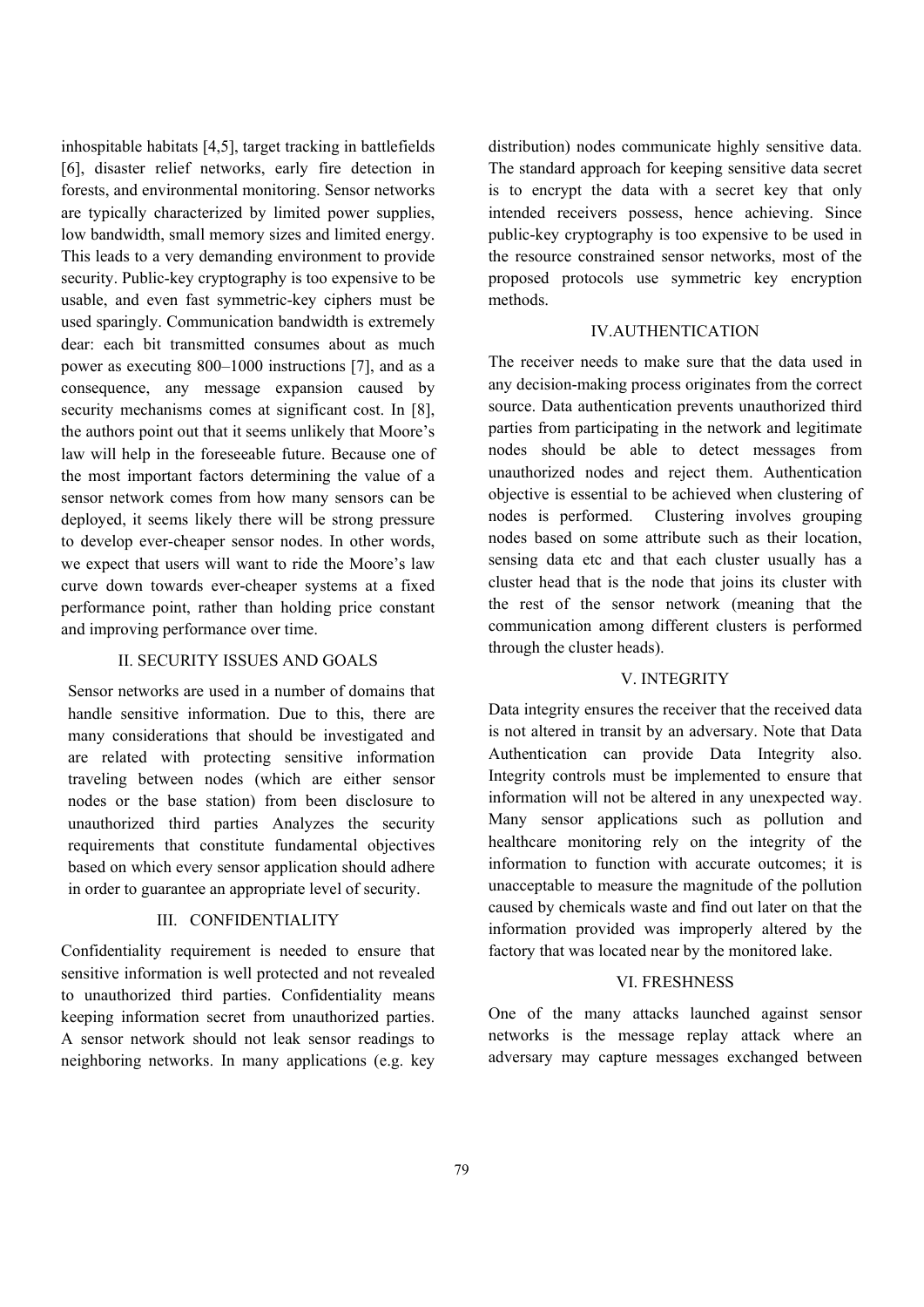nodes and replay them later to cause confusion to the network. Data freshness objective ensures that messages are fresh, meaning that they obey in a message ordering and have not been reused. To achieve freshness, network protocols must be designed in a way to identify duplicate packets and discard them preventing potential mix-up.

# VII. TEDAS

TEDAS:-Sensor Network System for Intrusion Detection. TEDAS is a wireless sensor network system designed to detect intrusion through the fence around a facility. TEDAS can be adapted to all types of fences, including chain link, wire mesh and iron guardrails. TEDAS identifies unauthorized persons attempting to penetrate a perimeter fence system by force or without permission. The system identifies and locates all unauthorized entry through a fence by cutting the fence and passing through, climbing the fence and jumping over or lifting the fence and crawling underneath. It reduces the probability of false alarms by eliminating natural events, such as wind or heavy rain, and innocuous activities, such as a person leaning against the fence or hitting it with a ball. Sense Node communicate with each other to transmit alarm information over their wireless and/or wired network to the TEDAS Security Center or to other user interfaces as required, such as a mobile phone. The system can be integrated with other devices such as a camera, siren or lighting. Main features of TEDAS are :

- It is Next generation wireless sensor network technology
- High reliability
- Effective monitoring
- `Easy installation
- Cost-effective infrastructure
- Integration with camera, siren or lighting
- Locates incidents with  $+/-5$  m. accuracy
- Command and control software (SenMot)
- Operability with alternative energy sources (such as solar energy)



Fig.1 TEDAS Sensor Network System for Intrusion Detection

# VIII.BODAS

BODAS wireless sensor network system for pipeline security is used to detect and localize threats against the safety and security of pipelines through use of linenodes deployed every 100m along the pipe. BODAS wireless sensor network system for pipeline security nodes constitute a wireless network along the pipeline and pre-process signals from geophones buried between 0.3m and 1m below the ground.

BODAS wireless sensor network system for pipeline security can subsequently localize an intrusion to within 20m of accuracy, and identify a pedestrian within a 30m radius of the pipeline, a person who is digging within a 45m radius, and a truck moving within a 60m vicinity of the pipeline.



Fig.2 BODAS - Wireless Sensor Network System for Pipeline Security